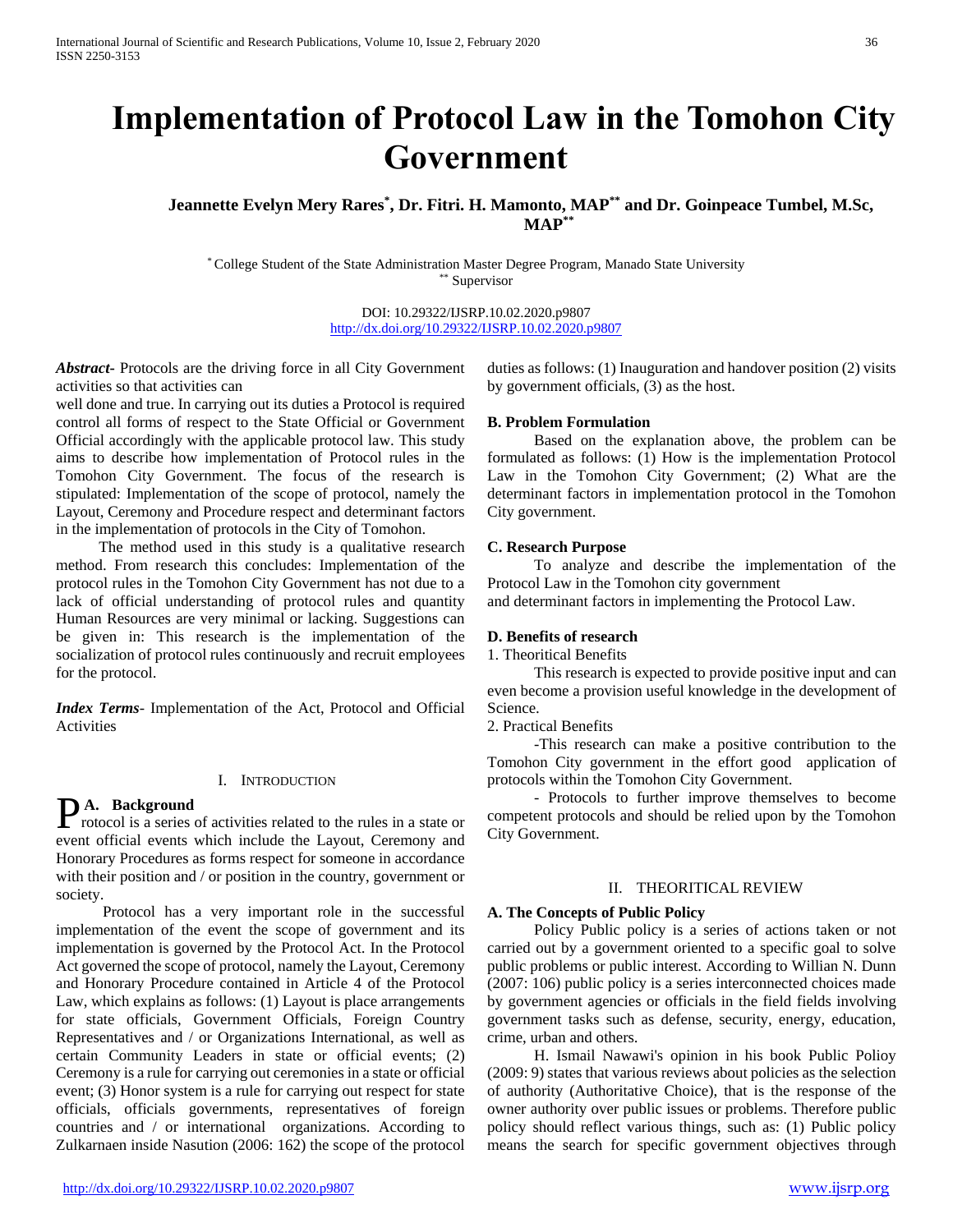identified public and private resources; (2) Relating to decision making and test the consequences; (3) Structured with actors that can be identified by stages which can be found and recognized; (4) Essentially political, expressing election results and executive program priorities, Policy according to Thomas R. Dye, in Lubis (2007: 7) said that the policy is chosen by the government to determine the steps in "doing" or "not act ". While according to Carl J. Friedrich in Lubis (2007: 7), policy is a series the concept of action proposed by a person or group of people or government in one environment certain to determine the barriers and opportunities, the implementation of uulan the in order to achieve certain goals, Carl also detailed what are the main points in policy, is there are goals, objectives and wills.

## **B. Implementation of Public Policy**

 Public policy implementation is actions taken by public organizations that directed to achieve the goals set in the decisions become operational actions within a certain period of time and in order to continue the business efforts to achieve change large and small changes determined by decisions

policy, according to Van Meter and Van Horn in Budi Winarno (2005: 102).

 Nugroho (2011618) according to him, Implementation of policy in principle is a way for a policy can achieve its objectives. Nothing more and nothing less. To implement public policy, there are two choices of steps available, namely, directly implementing the form program or through the ormulation of policies derived from these public policies.

# **C. Public Policy Implementation Model 1. The George C. Edward II Model**

 The Public Policy Implementation Model proposed by George C. Edward III in Indihono (2009: 31) shows four variables that play a role in achieving policy implementation. Four those variables are Communication, Resources, disposition and bureaucratic structure. The first variable is Communication, which shows that each policy will be implemented properly if it occurs effective communication between program implementers and target groups.

 The second variable, namely resources, indicates that each policy must be supported by resources

adequate, both human and financial resources. The third variable is disposition, shows characteristics that are closely attached to the policy / program implementator. Variable fourth, bureaucratic structure, becomes important in policy implementation. This aspect of bureaucracy includes two important things, namely the mechanisme and structure of the implementing organization. The program implementation mechanism has usually been implemented through the Standard Operating Procedure (SOP) stated in the program / policy. The implementing organizational structure must be able to guarantee decision making for extraordinary events in the program quickly.

## **2. Van Meter and Van Horn Models**

 In Nugroho (2011: 627) defines the implementation of policies as follows "policy implementation of those actions and private individuals (and groups) that are directed at the achievement of goals and objectives set forth in prior policy decisions ", Several variables contained in the model this

implementation is: (1) standard and policy objectives, basically what they want achieved by programs or policies, whether tangible or not, short, medium or long-term; (2) policy performance; (3) Resources referring to human resources and financial resources; (4) communication between implementing agencies; (5) characteristics of the implementing body; (6) social, economic and political environment; (7) implementing attitude. From the explanation above, it can be understood

that the success of policy implementation is strongly influenced by various factors.

# III. RESEARCH METHODOLOGY

#### **A. Research Approach**

 This study uses a qualitative method. Researchers are interested in using qualitative methods because

want to know in depth about the implementation of the Protocol Law in the Tomohon City Government. By using qualitative methods, researchers can directly conduct interviews so that can obtain accurate data and in accordance with facts that occur in the field.

#### **B. Research focus and description**

 The first research focus is related to the implementation of the Protocol Law in the Tomohon City Government especially concerning the scope of the protocol which includes the layout, ceremony, honor system and the second respect and focus is related to the determinants of the implementation of the Act Protocol in the City of Tomohon.

## **C. Research Locations**

 The research is located in the Tomohon City Government at the Regional Secretariat on very matters

relating to Protocol because as an organizer of official events or government events which can clearly illustrate respect for someone according to their position and his position.

## **D. Data Sources**

 Based on the formulation of the problem, the source of the data is derived from interviews with

Key informants are the Regional Secretary, People's Welfare Assistant, Head of Relations Section

community and Protocol, Head of Protocol Subdivision, Protocol Staff, field observations and several

other supporting documents.

#### **E. Data Collection Techniques**

 Data were collected by researchers by conducting interviews with event participants (officials) and

make observations on the implementation of city government events to get an idea regarding the implementation of protocol in the Tomohon City Government.

#### **F. Data analysis**

 Data analysis used the Miles and Huberman model analysis. Presentation of data or data display

intended to make it easier for researchers to see the whole picture or parts of particular part of the study. Verification is carried out continuously throughout the research process took place namely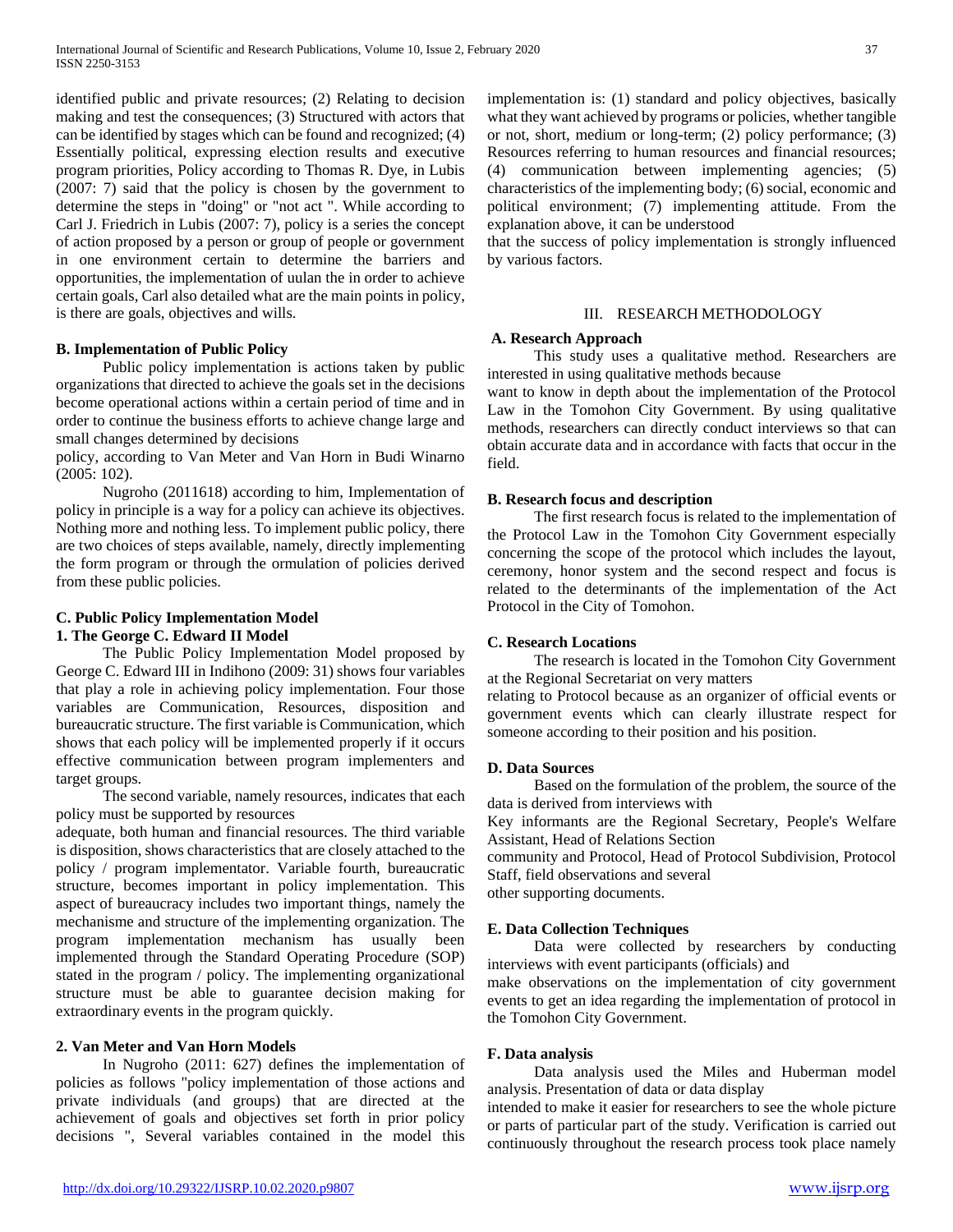from the beginning of entering the research location and during the data collection process. Researcher seeks to analyze and search for meaning from the data collected and so on who will set forth in conclusions.

## IV. RESEARCH RESULTS

## **A. Description of Research Results 1. Implementation of the Protocol Law in the Tomohon City Government.**

 Looking at the problems and objectives of the research, the focus of the first research relates to

the implementation of the Protocol Law, especially aspects of the procedure for the procedure, the procedure, respect for. Then the second focus relates to determinants in the implementation of the Protocol Law specifically in Tomohon City Government. Determinant factors include human resource factors, disposition factors and communication factors.

 In the application of the scope of the protocol, namely the Layout there are still many errors that occur in the event or activity, according to research the occurrence of an error is not it all because of protocol errors but often because officials lack understanding protocol rules, lack of protocol in quantity and many other factors that support mistakes occur in the field. But because of coordination, communication and alertness then everything can be done well.

 Likewise in the Ceremony, from the results of the study there are still one or two errors though

not a fatal mistake that officials come late in carrying out the flag ceremony, the person in charge of the event does not make the event arrangements, affect the course of the ceremony.

 Then the system of respect, from the results of research that some elements in the system of respect have well implemented but there are still problems namely (1) the master of ceremonies mispronounce the name official in accordance with the position; (2) Incorrect name and title. This error should not be occur when good communication is established between the person responsible for the event and the presenter.

# **2. Determinants of the implementation of the Protocol Law in the Tomohon City Government at the Regional Secretariat**

 Implementation of the Protocol Law to achieve the objectives of the Protocol which is to give respect

to state officials in accordance with their position in the state, government and community;

provide guidelines for organizing an event so that it runs orderly, neat, smooth and according to the rules applicable; create a good relationship in the relationship between nations.

 From the results of the study found factors that also influence the implementation of the Protocol Law in the City Tomohon as follows:

## **Human Resource Factors**

 This factor is very dominant in the implementation of a policy because as a policy implementer. From

the results of interviews in the field researchers found one factor, namely human resources in terms of

quantity. Tomohon protocol personnel only amounted to 9 people consisting of I sub chief

division, 2 civil servants and 6 honorary staff. So in terms of quantity of human resources still very lacking.

## **Disposition Factor**

 From the interview results this factor also influenced the implementation of this rule, because researchers looked at the rules this is in direct contact with the official in the sense that the object of this rule is the official. Fact in the field said that officials did not understand the rules of protocol when wrong interpreting the disposition of superiors. Representing does not mean being. Error interpreting the leadership disposition very problematic in the application of protocol rules.

#### **Communication Factor**

 In implementing one policy, communication between fellow policy implementers is needed

implementing policies and policy objects. With good communication the problem will not be arise. In protocols, communication of protocols with officials present and event coordinators and even participants, is very important for the smooth implementation of activities / events. Likewise communication between fellow protocols is very necessary for the smooth running of the event.

## **B. Discussion**

# **Implementation of Protocol Law in Tomohon City Government**

 Implementing the Protocol Law in the City of Tomohon to regulate all Protocol activities in

Tomohon City to comply with applicable regulations. Protocol Law aims to provide respect for officials in accordance with the position held. Protocol is the driving force in all government activities. In the Protocols there is a Scope of protocol consisting from the Arrangement, Ceremony and Respect. And the third scope is indicators in this study.

 The first indicator on the Layout: setting the place for State officials, government officials,

representatives of foreign countries and / or international organizations, as well as certain community leaders in the event state or official event. In the Protocol Law there are general guidelines for the Layout, namely: (1)the person who gets first place is someone because of his position, rank and degree in government or society; (2) the person entitled to receive the first order is those who have the first and most precedence; (3) if it is lined up, which is located on the right of the person who gets the most important Layout, is considered higher / overtake the person sitting on his left; (4) if facing the table, the main place is facing the door exit and the last place is the closest place to the exit. And from the results of the study it can be concluded that officials have not yet understood the rules of protocol that apply.

 The second indicator, regarding the Ceremony, namely: rules for carrying out the ceremony in the Event state or official events consist of (1) Flag Ceremonies, such as the Republic of Indonesia's Independence Day, ceremony day National grand, the birthday of the birth of state institutions, the birthday of the birth of the province and district / city; (2) Non-flag ceremonies, can be held for state / official events and covers the problem although not